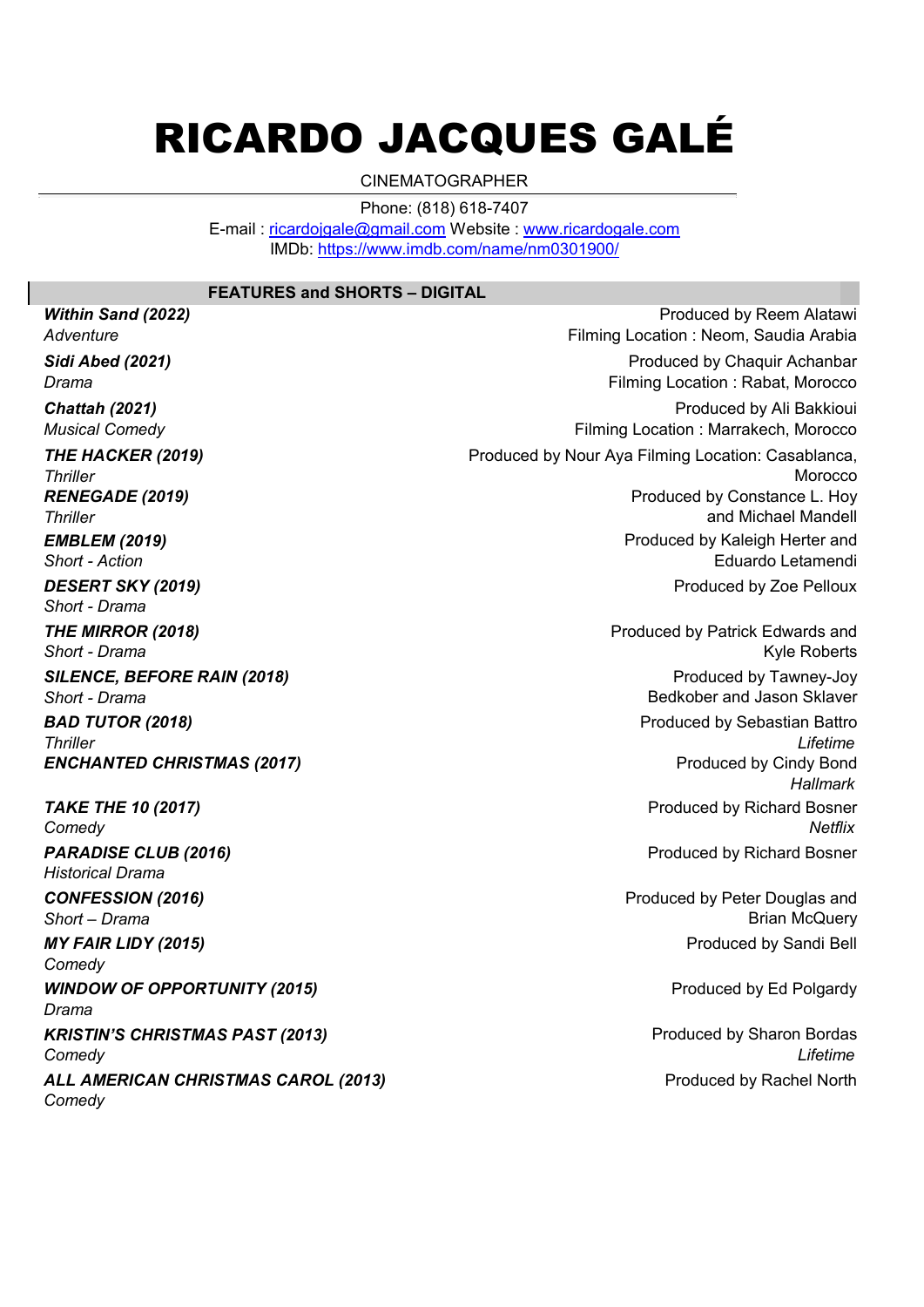| DARK TOURIST (2012)<br>Drama                                                                                                            | Produced by Zachery Bryan                                                  |
|-----------------------------------------------------------------------------------------------------------------------------------------|----------------------------------------------------------------------------|
| YELLOW ROCK (2011)<br>Western                                                                                                           | <b>Produced by Steve Douchette</b>                                         |
| Best Cinematography Winner - Native American Film Festival                                                                              |                                                                            |
| <b>GETTING THAT GIRL (2011)</b><br><b>Teen Comedy</b>                                                                                   | Produced by Karuna Eberl                                                   |
| LOVE ON THE LINE (2010)<br><b>Comedy Drama</b>                                                                                          | Produced by Sam Rider                                                      |
| <b>TRUNK (2009)</b><br><b>Thriller</b>                                                                                                  | <b>Produced by Troy Palmer-Hughes</b>                                      |
| THE HOUSE THAT JACK BUILT (2009)<br>Horror                                                                                              | Produced by Sean Buck                                                      |
| <b>FEATURES - 35mm</b>                                                                                                                  |                                                                            |
| <b>TOUCHING HOME (2008)</b><br>Drama<br>Best Cinematography Winner - Melbourne<br><b>Film Festival</b>                                  | Produced by Jeromy Zajonc                                                  |
| <b>BLOODLINES (2007)</b><br>Horror                                                                                                      | Produced by David McClellan                                                |
| <b>I-SEE-YOU.COM (2006)</b><br>Comedy                                                                                                   | Produced by Robert Egan                                                    |
| <b>HIDDEN PASSION (2000)</b><br>Drama                                                                                                   | Produced by Jay Madison                                                    |
| A CIVILIZED PEOPLE (1999)<br>Drama<br><b>Nestor Almendros Award</b><br><b>UNESCO Award - Venice Film Festival</b>                       | Produced by Daniel Toscan du Plantier Filming<br>Location: Beirut, Lebanon |
| <b>LIFE AMONG THE CANNIBALS (1999)</b><br>Comedy                                                                                        | Produced by Harry Bromley Davenport                                        |
| <b>WEST BEIRUT (1998)</b><br><b>Period Drama</b>                                                                                        | <b>Produced by Rachid Bouchareb</b><br>Filming Location: Beirut, Lebanon   |
| International Critics' Award Winner - Toronto International Film<br>Festival<br>François Chalais Award Winner - Cannes Film<br>Festival |                                                                            |
| <b>ERASABLE YOU (1998)</b><br>Comedy                                                                                                    | Produced by Harry Bromley Davenport                                        |
| <b>RIVER OF STONE (1994)</b><br><b>Thriller</b>                                                                                         | Produced by David Z. McMahon                                               |